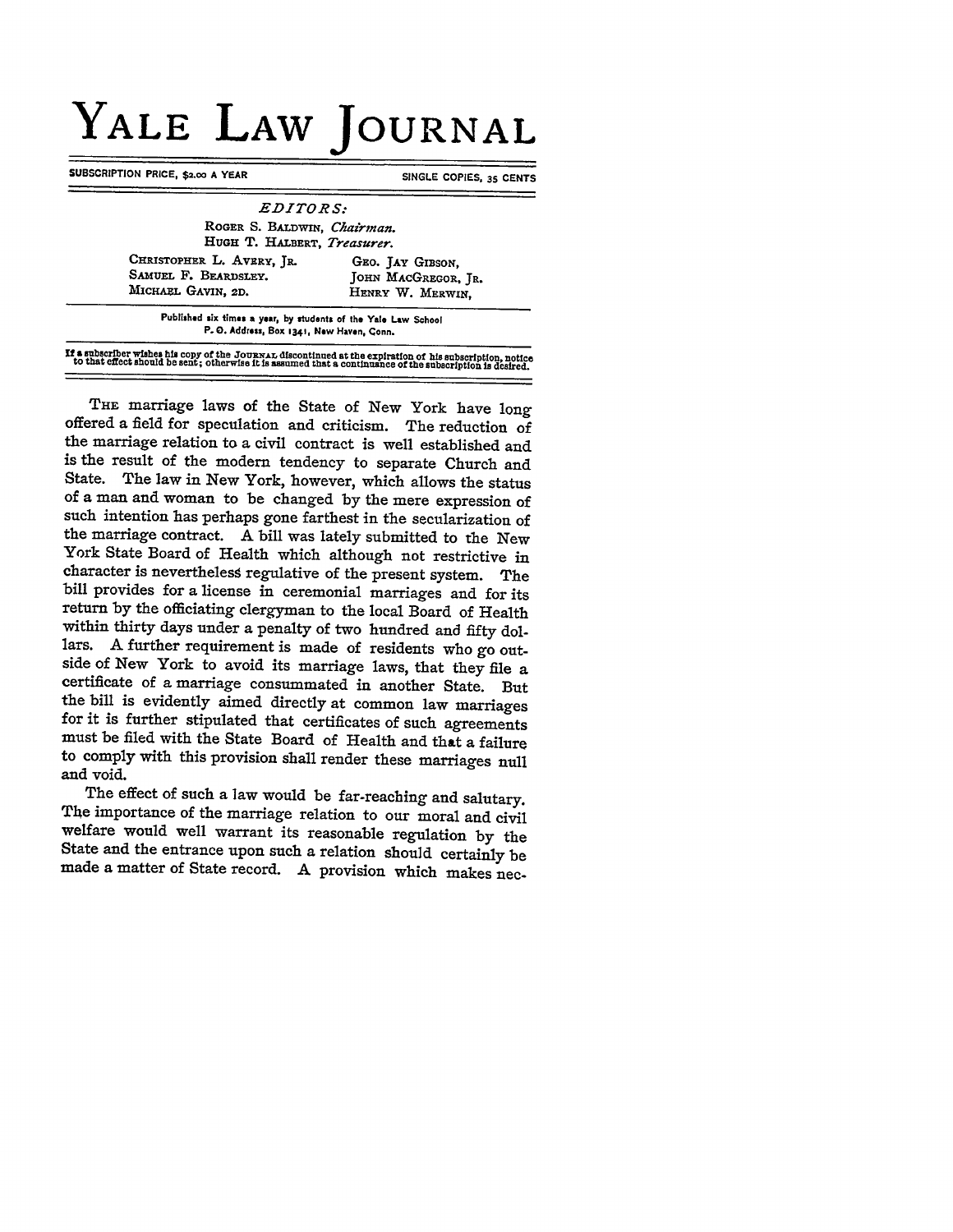essary a license for a ceremonial marriage is perhaps of minor importance, as evidence of such marriages is generally obtainable, but the requirement of a certificate of common law marriages could avoid at least some of the dangers attending this form of contract which is only too often of a posthumous character. The agreement between the parties is the essential element in every contract-the meeting of their minds upon a common resolve—and it is this which constitutes marriage if marriage<br>between the parties is otherwise lawful. It is the agreement between the parties is otherwise lawful. itself rather than any symbol of it which should determine the relation. The danger of this doctrine however, does not lie so much in the ease with which such marriages are consummated as in the ease with which the fact of such marriages are afterwards simulated by those who are interested in proving their consummation. The present law not only makes secret marriages possible but also offers opportunity for the fraudulent assertion of marriages which were never intended. These results, dangerous to the morality and integrity of the community and disturbing to the distribution of property after the death of the owner, are defects which the proposed bill seeks to remedy.

 $\ddot{\textbf{x}}$ 

IN one notable particular the present Executive enters upon his administration with a great advantage over his predecessors. We refer to the placing of nearly all of the administrative offices of the Government under the operation of the Civil Service Law, thus relieving the President of what must formerly have been a great burden. That the chief officer of our Nation That the chief officer of our Nation should be compelled to devote the largest part of the first months of his term to settling rival claims for petty offices is inconsistent with efficient government, and the country is to be congratulated that the practice has been discontinued. This is only one instance of the enormous gain effected by the civil service system, both in the efficiency of the Government and in the destruction of much that is corrupting in politics. The fact that there are now not more than io,ooo public offices unaffected by the operation of the Civil Service Law is indicative<br>of the extent to which this reform has been applied. The of the extent to which this reform has been applied. *Nation,* in calling attention to this far-reaching influence, very suggestively remarks, "To appreciate what all this means one must remember that it is only fourteen years this Winter since the Civil Service Act was passed as a harmless concession to the reformers."